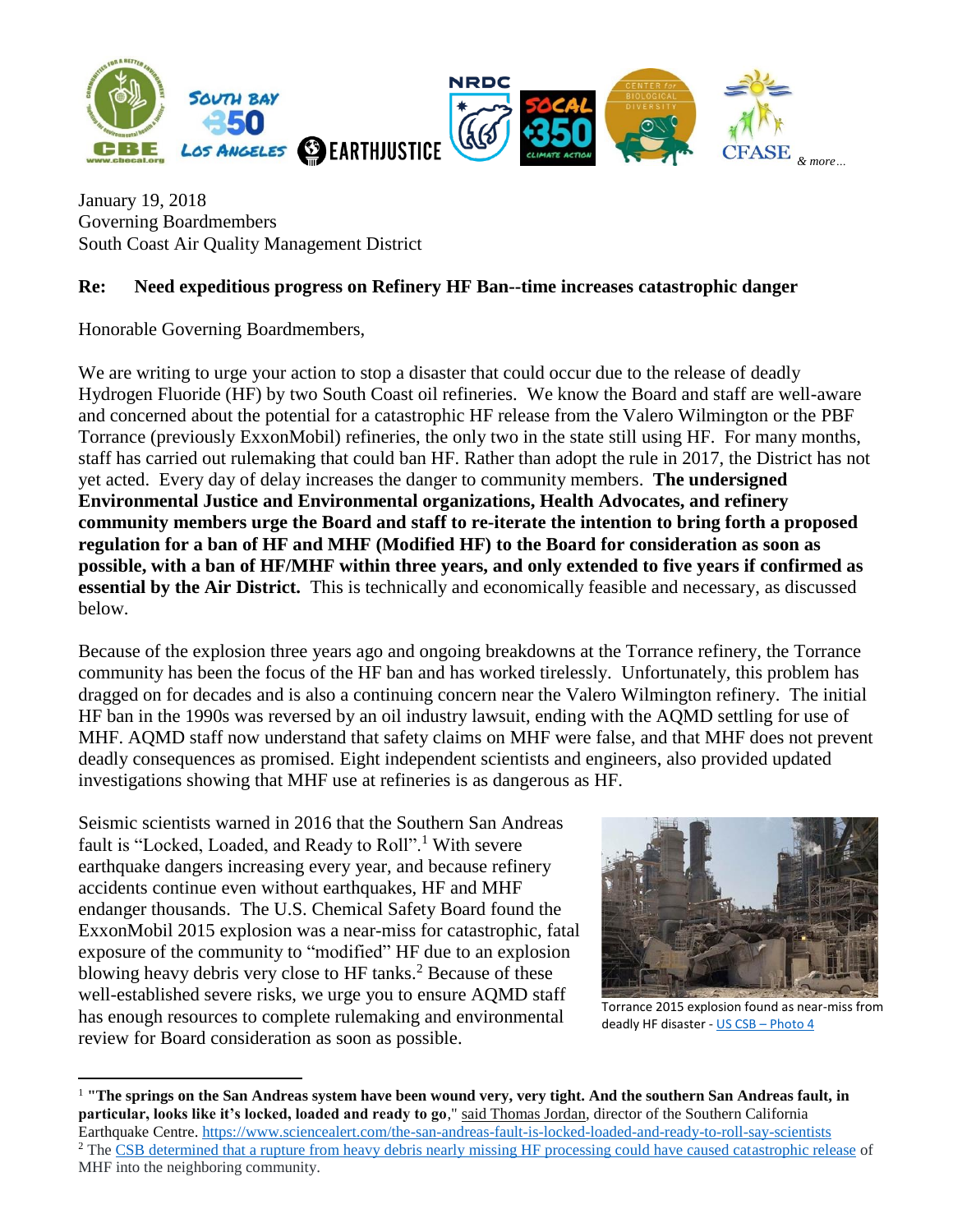## **Some industry arguments for delay of the HF/MHF ban, and our responses, are as follows:**

Myth: Refineries can't afford to switch out of HF/MHF, and would shut down permanently**.**

 **Reality: The ban is affordable; refineries are valued at much higher than HF replacement costs:** 

- **Refinery-funded studies drastically overestimated costs –** The Torrance Refinery's consultant Burns & McDonnell estimated \$600 million, even though equipment cost is only \$56 million. Total cost (labor, engineering, etc.) should be not be such a high multiple of bare equipment costs.<sup>3</sup> Savings due to reduced insurance, maintenance, and eliminated HF mitigation are also missing. **Industry has a history and vested interest in overestimating regulation costs; regulators and the public must independently analyze.**
- **The AQMD and others found far lower costs:** AQMD identified costs at \$100-\$200 million for new alkylation alone, and \$210-330 million for new alkylation plus acid regeneration.<sup>4</sup> Lower costs of various industry associations varied between \$45-\$150 million.<sup>5</sup>
- **Digital Refining, an industry engineering forum, found the cost for replacing HF with sulfuric acid alkylation may be a fraction of the cost of new units**, because they can generally use the same equipment.<sup>6</sup>
- **Hydrocarbon Processing found in 2017 that replacement is only 40-60% the cost of new units.<sup>7</sup>**
- The refineries have been valued at far higher levels than alkylation replacement cost (Torrance:  $\sim$ \$1.4 billion dollar value, Valero Wilmington: ~\$930 million<sup>8</sup>); HF replacement increases refinery value. Banning HF would not cause refineries to walk away from these major investments. Oil companies are multi-billion dollar industries; they can and must afford normal costs of basic health and safety;
- **Most importantly, human life is irreplaceable; the value of protection is not a nicety.**

Myth: Sulfuric Acid is just as bad as HF/MHF

 **Reality: HF/MHF is well-established as far more dangerous than sulfuric acid**

- **Dupont found:<sup>9</sup>** *"From a safety and environmental standpoint, H2SO4 [sulfuric acid] has a clear advantage over HF . . . Both HF and H2SO4 acids are hazardous materials, however, HF is considerably more dangerous. . . . The volatility of the acid at ambient conditions is a chief concern. HF is a toxic, volatile gas at these conditions, while H2SO4 is a toxic liquid. Therefore, H2SO4 is much easier to contain in the event of an accidental release. The hazardous nature of both materials has been known and respected for years. In more densely populated areas of the world, safety and environmental concerns of HF usage have given H2SO4 alkylation a notable advantage."*
- **HF/MHF exposure risks death, and other severe impacts:** Swallowing a small amount of HF can be fatal. Breathing high levels or with skin contact can cause death; people who survive may suffer chronic lung disease. Skin contact may cause persistent pain, deep, slow-healing burns, bone loss. Eye exposure may cause blindness.<sup>10</sup>

 $\overline{a}$ 

<sup>&</sup>lt;sup>3</sup> Dr. Sally Hayati, [Surviving without HF,](https://drive.google.com/file/d/0B0sm-0cQ1vDqZ3dQaHF1RUY5UVk/view) for example pp. 3, 5, other pages

<sup>4</sup> SCAQMD Staff Presentation for January 20, 2018 workshop, Slide 15, available at: [http://www.aqmd.gov/docs/default](http://www.aqmd.gov/docs/default-source/Agendas/refinery-committee/status-report-on-rule-1410.pdf?sfvrsn=6)[source/Agendas/refinery-committee/status-report-on-rule-1410.pdf?sfvrsn=6](http://www.aqmd.gov/docs/default-source/Agendas/refinery-committee/status-report-on-rule-1410.pdf?sfvrsn=6)

<sup>&</sup>lt;sup>5</sup> Ibid, Surviving without HF, p. 5

<sup>6</sup> [Digital Refining, Processing, Operations, and Maintenance, 2002,](http://www.digitalrefining.com/article/1000242,A_flexible_approach_to_refinery_olefin_alkylation.html#.WmD3wKinHIU) *The cost of the conversion from HF alkylation to H2SO4 alkylation is a fraction of that of a grassroots unit as it uses most of the existing equipment."*

<sup>7</sup> [Hydrocarbon Processing, Oct. 2017, p. 53-58,](https://www.scribd.com/document/365895307/Hydrocarbon-Processing-October-2017) HF alkylation conversion is finally within reach, Part 2, p. 58 found: *"At 40%–* 60% the cost of a new unit, the cost to convert from HF to sulfuric acid alkylation using these new conversion solutions is significantly lower than any other option available on the market. ... Finally, the solutions discussed here are designed for maximum reliability and operability, utilizing equipment that is very familiar to refinery process operators and maintenance *personnel*.

<sup>8</sup> The LA Business Journal, *[The List, Highest Assessed Properties, The 2014](http://www.cbjonline.com/a2labj/lists/2013-Assessed-Properties.pdf) Book of Lists,*

<sup>9</sup> Dupont, H2SO4 vs HF, [http://www.dupont.com/content/dam/dupont/products-and-services/consulting-services-and-process](http://www.dupont.com/content/dam/dupont/products-and-services/consulting-services-and-process-technologies/consulting-services-and-process-technologies-landing/documents/H2SO4_vs._HF.pdf)[technologies/consulting-services-and-process-technologies-landing/documents/H2SO4\\_vs.\\_HF.pdf](http://www.dupont.com/content/dam/dupont/products-and-services/consulting-services-and-process-technologies/consulting-services-and-process-technologies-landing/documents/H2SO4_vs._HF.pdf)

<sup>10</sup> CDC (Center for Disease Control)[, https://emergency.cdc.gov/agent/hydrofluoricacid/basics/facts.asp](https://emergency.cdc.gov/agent/hydrofluoricacid/basics/facts.asp)